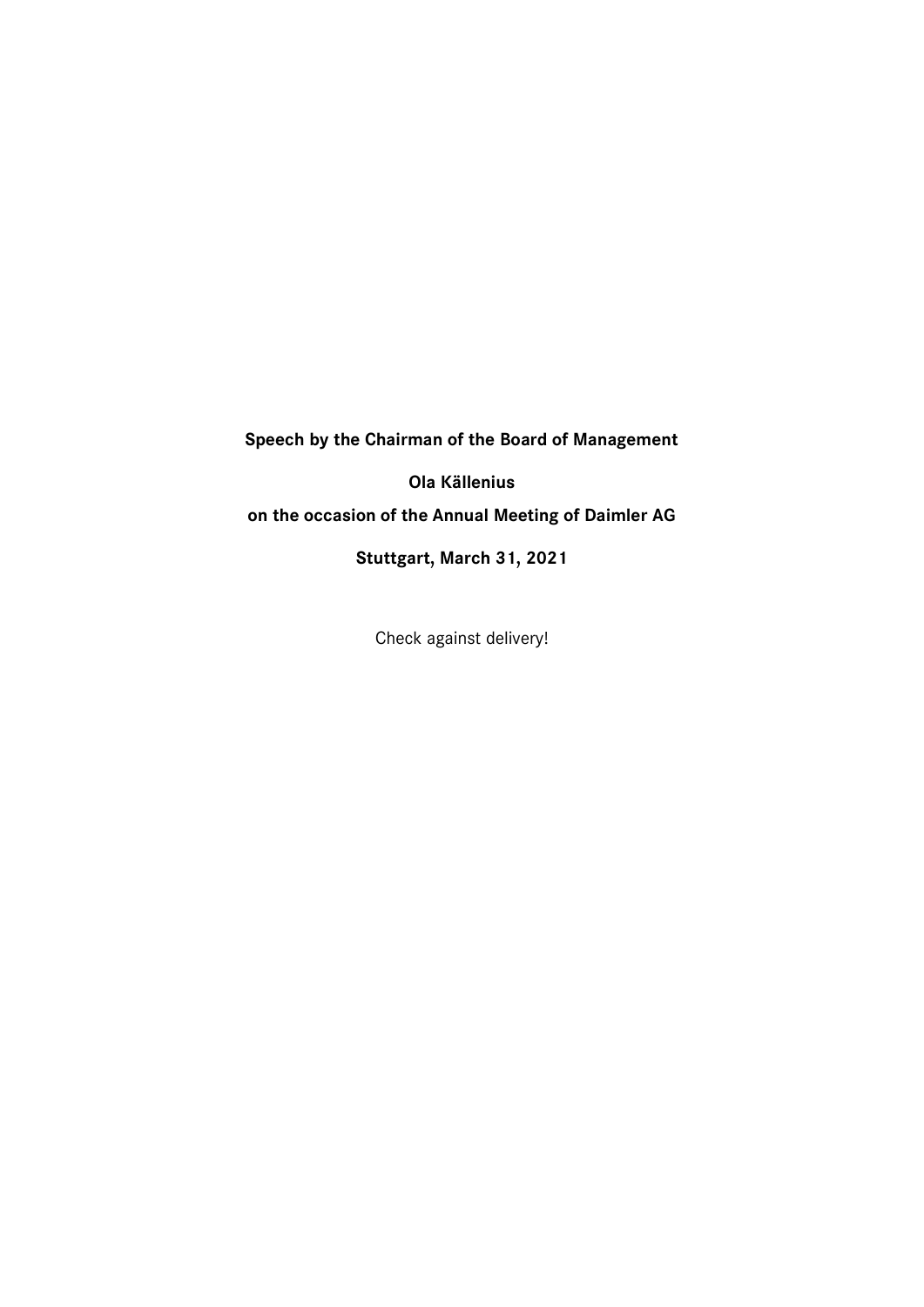#### **Intro**

#### Ladies and Gentlemen!

*"We have proven in recent years that we can set the pace when it comes to change processes. But there is still so much to do. Think of the development of alternative drive systems, of the use of new materials, of recyclability and safety standards. We will develop the learning car. Communication will play a significant role – the Web in the car and the car in the Web."* 

I subscribe to each of these sentences. But the statements made are not mine. Professor Jürgen Hubbert made them in 2003, shortly before his retirement.

He passed away in January at the age of 81. We had to say goodbye to a good friend. A great leader. An advisor who was highly valued until the end.

He was "Mister Mercedes" and will always remain so in our memories.

All the topics that Jürgen Hubbert addressed almost 20 years ago are now reality at Daimler.

What's more important: Today we are working on technologies that will define our mobility and our company over the next 20 years, creating the conditions for a successful future.

I would like to illustrate this with the help of five current vehicles which help to showcase our strategic priorities, mainly in the areas of electric mobility, vehicle software and automated driving.

#### **Financial year 2020**

But before I do that, I would like to take a look at the past financial year. There is one thing above all that we can gain from it: a lot of confidence.

2020 was a year that none of us will quickly forget. It demanded a lot from all of us – in our personal and our working lives.

Despite the greatest adversity, we sold 2.8 million vehicles, generating revenue of 154.3 billion euros.

Our earnings increased by 53 percent to 6.6 billion euros. Adjusted for special items, earnings rose to 8.6 billion euros, and the free cash flow of the industrial business increased to 8.3 billion euros.

Our dividend has long been calculated according to a clear system. Manfred Bischoff has just explained it. This year, our proposal is 1.35 euros per share.

1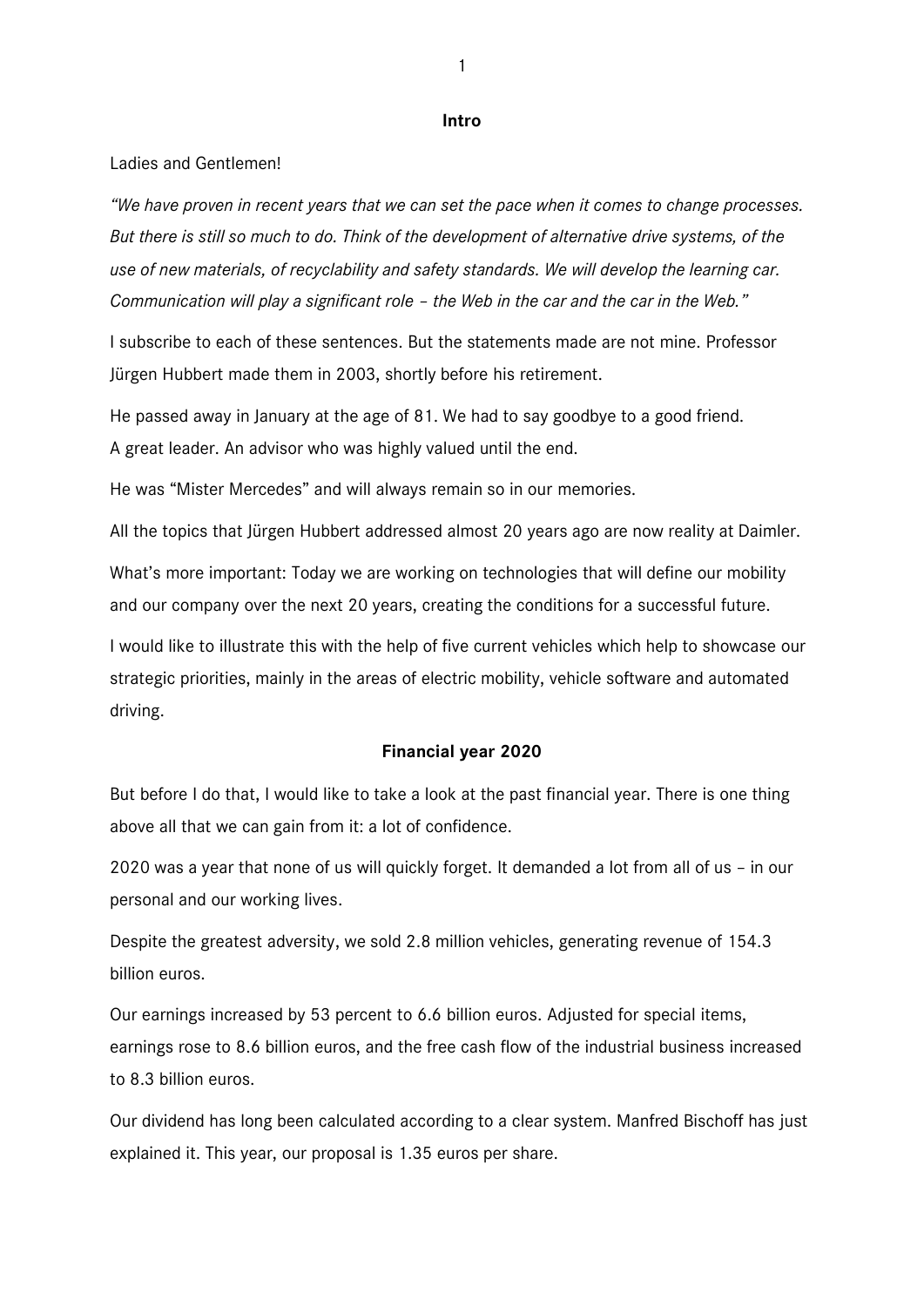These numbers show what the Daimler team achieved last year. My thanks goes to all my colleagues. They did a fantastic job.

The year 2020 showed what this company is capable of. In the first quarter of 2021 the positive trend has continued.

At Mercedes-Benz Cars & Vans we have to deal with semiconductor bottlenecks. Deliveries and revenues are nonetheless expected to be higher than in the prior-year period, thanks to tailwinds in China and a strong product mix.

Thanks to strong pricing and continued stringent cost controls we remain confident about profitability.

Incoming orders for Trucks are very promising, especially in Europe and the US. Sales in the first quarter are expected to remain at year-earlier levels, despite the impact from the pandemic on the Indonesian market and on the bus chassis business. Thanks to stringent cost management, strong product mix and disciplined pricing, profits are seen higher than in the first quarter last year.

Furthermore, semiconductor bottlenecks are affecting the supply chain of Daimler Truck and Bus. We are monitoring the situation closely and are in constant contact with our suppliers.

We are going our own way, consistently and with a clear strategy.

During the past year we realigned our strategies in all divisions.

# **Project Focus**

We want to accelerate the implementation of our strategies with the newly planned structure of the Group. To this end, we launched Project Focus in February this year.

As Manfred Bischoff just said, we aim to make our two industrial divisions independent: Cars and Vans on the one hand, Trucks and Buses on the other. In this context, we intend to float Daimler Truck on the stock exchange.

Daimler AG will become two independent companies. Why are we doing this?

For increased pace in our transformation. For more customer focus. For more long-term job security in two strong companies. And for our shareholders: We will increase and crystallise the value of our company.

That is precisely what splitting up the company is all about. And that's precisely why the Board of Management and the Supervisory Board are convinced that we are doing the right thing. It makes sense to take this step now – from a position of strength.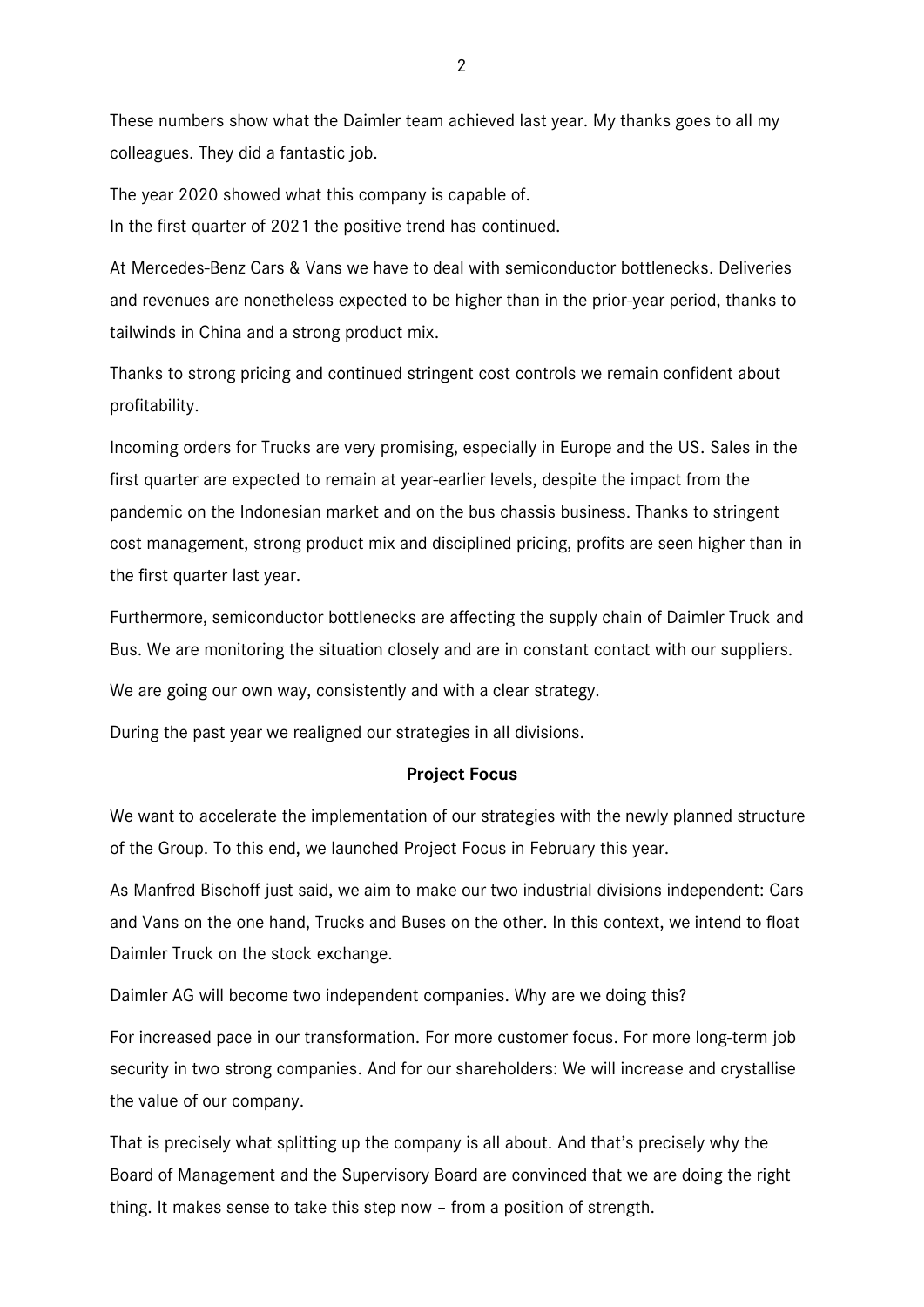We are convinced that this is the right step to take and we are requesting your approval for it. We want to actively shape our company's future.

And now, I would like to show you what that future looks like. Shall we move over? Let's go!

#### **I. Mercedes-Maybach S-Class**

Let's start with the Mercedes-Maybach S-Class.

The car represents our aspiration to build the most desireable cars in the world.

The S-Class has always defined modern automotive luxury. The Mercedes-Maybach crowns it.

Our engineers once again faced a major challenge: to make the best car in the world even better. And they have managed it once again.

At Mercedes-Benz, we understand modern luxury as an expression of supreme comfort, timeless aesthetics and sustainability.

That's why we are launching the Maybach S-Class also as a plug-in hybrid in China, our most important market, next year.

Quality, comfort, design – we set standards in each of these areas. The Mercedes-Maybach S-Class stands for more than just these attributes.

With regard to automated driving we are making a quantum leap with our new systems in the S-Class.

What does that mean in concrete terms? There are five levels on the way to the self-driving car.

Level 1 means that individual assistance systems support the driver.

At Level 2, the vehicle stays in its lane, brakes and accelerates. However, the person behind the wheel keeps an eye on the traffic situation and remains in charge.

Now we are taking the historic step to Level 3, which means that the car temporarily takes over driving completely and the person behind the wheel is allowed not to concentrate on the traffic during this time.

As you know, all this is not just a question of technology. Legal issues must also be clarified.

The S-Class is expected to be able to operate in highly automated mode with DRIVE PILOT in the second half of the year. First on highways in Germany. And initially up to the legally permitted speed of 60 kilometers per hour. In other words, in slow-moving traffic or traffic jams.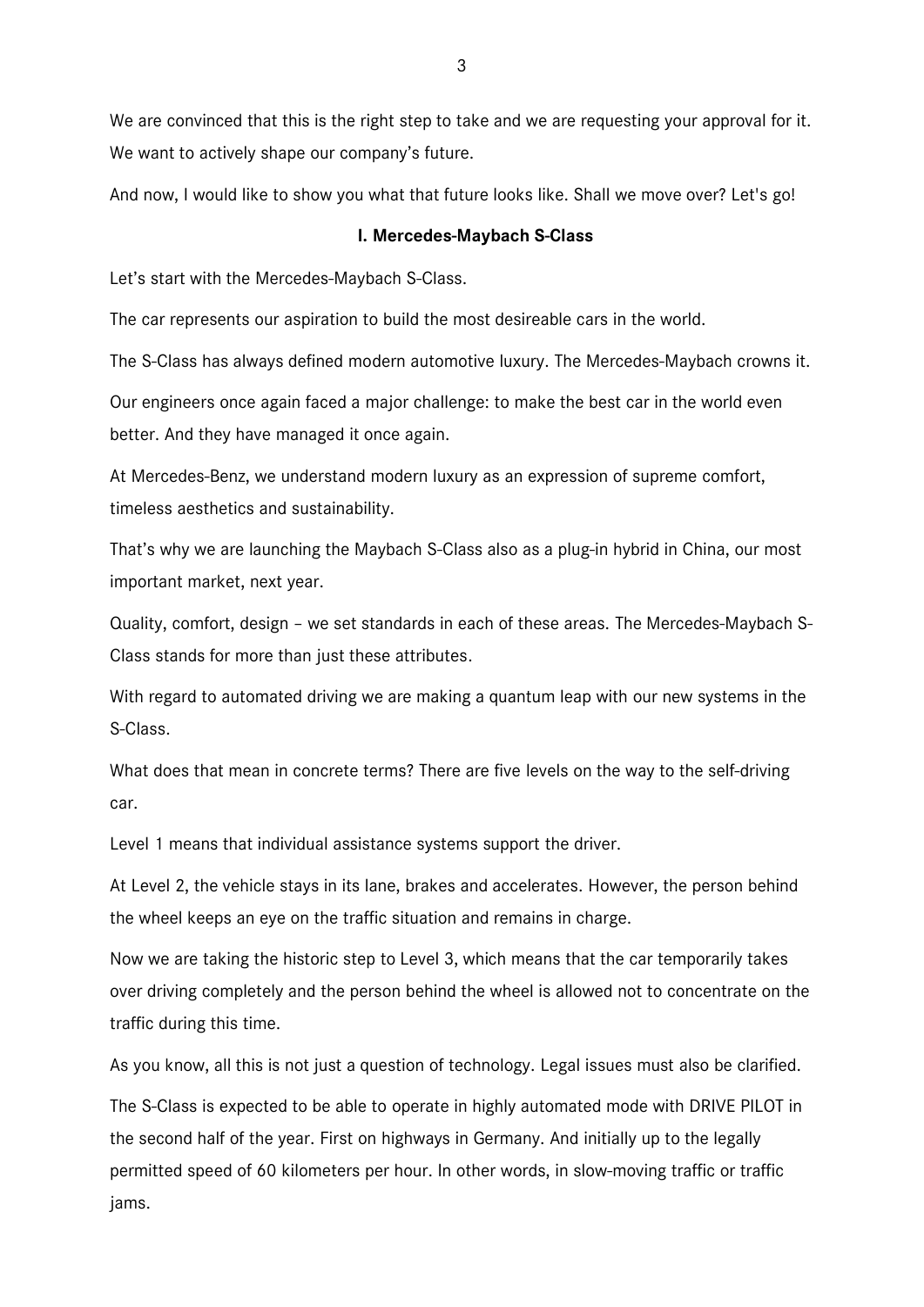And we are going one step further: The new S-Class even masters Level 4 parking, which means the car can drive without any occupants.

With INTELLIGENT PARK PILOT, the S-Class is ready for fully automated parking. The necessary infrastructure in parking garages comes from our partner, Bosch.

As soon as the legal framework permits, following a smartphone command, the car will be able to drive to a reserved parking space without a driver. The S-Class is the world's first seriesproduced vehicle with the required technology for this on board.

Progress in automated driving is enabled by the combination of a large number of sensors.

They include, for example, a LiDAR sensor at the front. The car uses lasers to detect objects in 3D.

The combination of camera, microphone, radar and ultrasound allows the vehicle to obtain a detailed overview of its surroundings.

We rely on redundant systems. If one system fails, another takes over.

Because safety is a top priority at Mercedes-Benz. Our vision continues to be accident-free and emission-free driving.

And we're taking the next step also with the latter; and that's with this car.

# **II. EQS**

It's still in camouflage: We will present the EQS to the world on April 15. The first all-electric luxury sedan from Mercedes-EQ. Exclusively for you, we already have the EQS here today.

This car demonstrates how we translate the Mercedes approach to building cars into the world of electromobility.

The EQS not only drives without any emissions. It is also produced in our  $CO<sub>2</sub>$ -neutral factory in Sindelfingen.

It offers a range of up to 770 kilometers according to WLTP.

With a drag coefficient of just 0.20, the EQS has the lowest aerodynamic drag of any production vehicle in the world.

And you can charge its batteries for a range of up to 300 kilometers in just 15 minutes.

In terms of luxury, comfort and safety, the EQS performs at S-Class level. And inside, you can expect an experience that has never existed before in a car.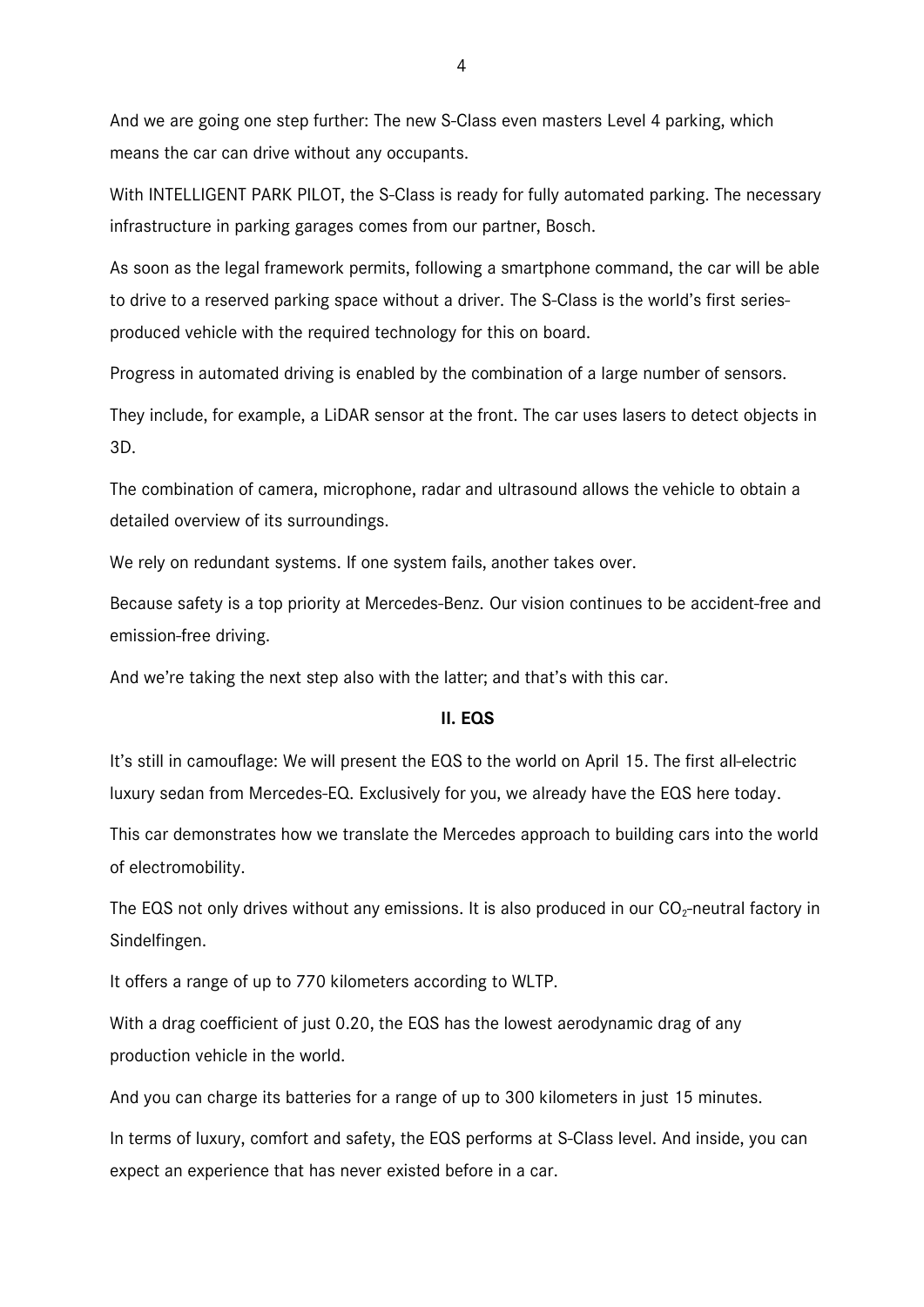Last year, I presented the latest MBUX generation to you. In the EQS, state-of-the-art software is combined with pioneering hardware: a combination that revolutionizes design and ergonomics.

The result is the MBUX Hyperscreen. The video, please.

With a width of 141 centimeters, the Hyperscreen is not only the largest interface in a Mercedes to date. It is also by far the most intelligent.

Impressive design, radical ease of use and extremely adaptive. Thanks to artificial intelligence, the system adapts individually to the user.

On April 15, you'll be able to see what else this car can do live at the digital world premiere. I will be delighted if you are able to join us for it.

The EQS is the first model on our new electric platform. This platform is the key to sustainable automotive luxury: with high range, first-class comfort and impressive dynamics.

As you can see, we are planning another electric sedan on that platform: the EQE. As well as two electric SUVs. The next milestone will be our future platform for the compact and mid-size classes. It will form the basis for numerous electric models.

At the same time, we are reducing complexity with our range of combustion engines. Their diversity will decrease significantly: by 40 percent by 2025 and by 70 percent by 2030.

The transition to purely electric drive systems may happen much faster than previously assumed. Technological development is accelerating. Demand is rising. And we are ready for it. How fascinating and how easy it is to use on a daily basis is demonstrated with the EQA.

# **III. EQA**

With the EQA we broaden the appeal of electromobility. The EQA has everything you would expect from a compact SUV: attractive design, comfort and variability. In addition, it offers what we call "electric intelligence." What does that mean?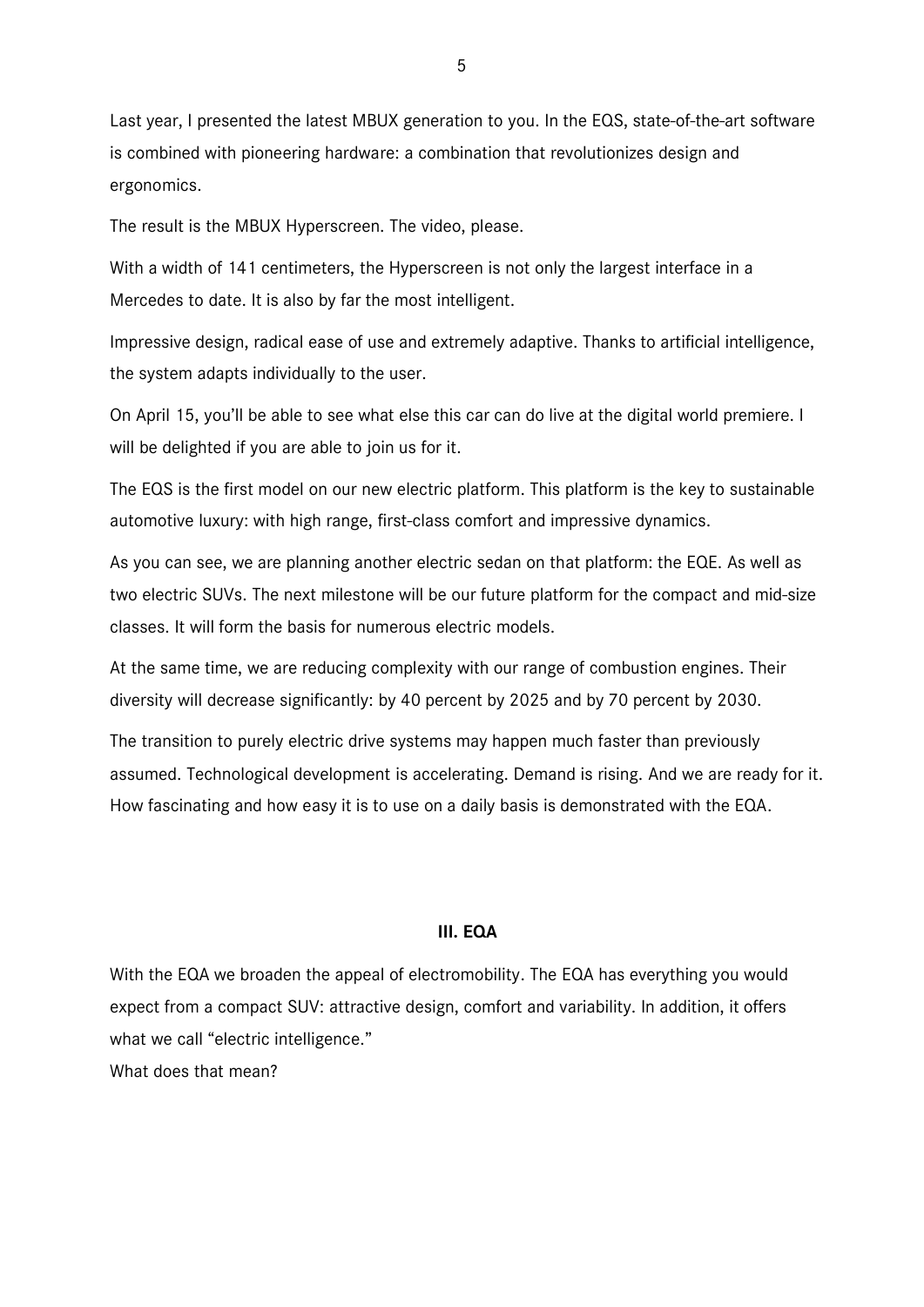With satellite navigation in an electric car, it's not just the distance between A and B that's decisive. The calculation also takes into account the battery's state of charge, the charging infrastructure, topography, the traffic situation and weather data. As a result, MBUX suggests the most time-efficient route, including charging stops.

The system offers access to the world's largest charging network – with more than 500,000 charging points in 31 countries. This also includes the charging stations from Ionity. Together with partners, we have built up a fast-charging network in Europe.

And with "Mercedes me Charge," you can always charge your car's batteries with green electricity as of this year. We ensure that enough electricity from renewable energies is fed into the grid for this purpose.

For many of our customers, it's important that their electric Mercedes always runs on clean electricity. And rightly so. Because an electric car is only as green as the electricity it is charged with.

To make sure that even more people drive sustainably in the future, we need an efficient public charging infrastructure. Its expansion must keep pace with the manufacturers' electric ramp-up.

For example, to meet the EU Commission's  $CO<sub>2</sub>$  targets, Europe needs three million public charging points by the end of the decade. We don't even have a tenth of that today.

In Germany alone, 2,000 public charging points would have to be connected to the grid every week. At the moment, we're not even at 200 per week. The expansion of the charging infrastructure must be accelerated.

Daimler will continue to be involved as part of the automotive industry. For example, we will continue to expand the Ionity network.

I am convinced that if industry and politics work hand in hand, we will make progress together. In doing so, we shouldn't focus on banning the status quo. We should enable the new. At Vans, the new is also electric.

#### **IV. EQV**

With a range of more than 400 kilometers, the EQV covers a broad spectrum of applications for a wide range of customer requirements.

Sustainability is increasingly becoming a factor that determines purchases. Demand for electric vans will continue to rise.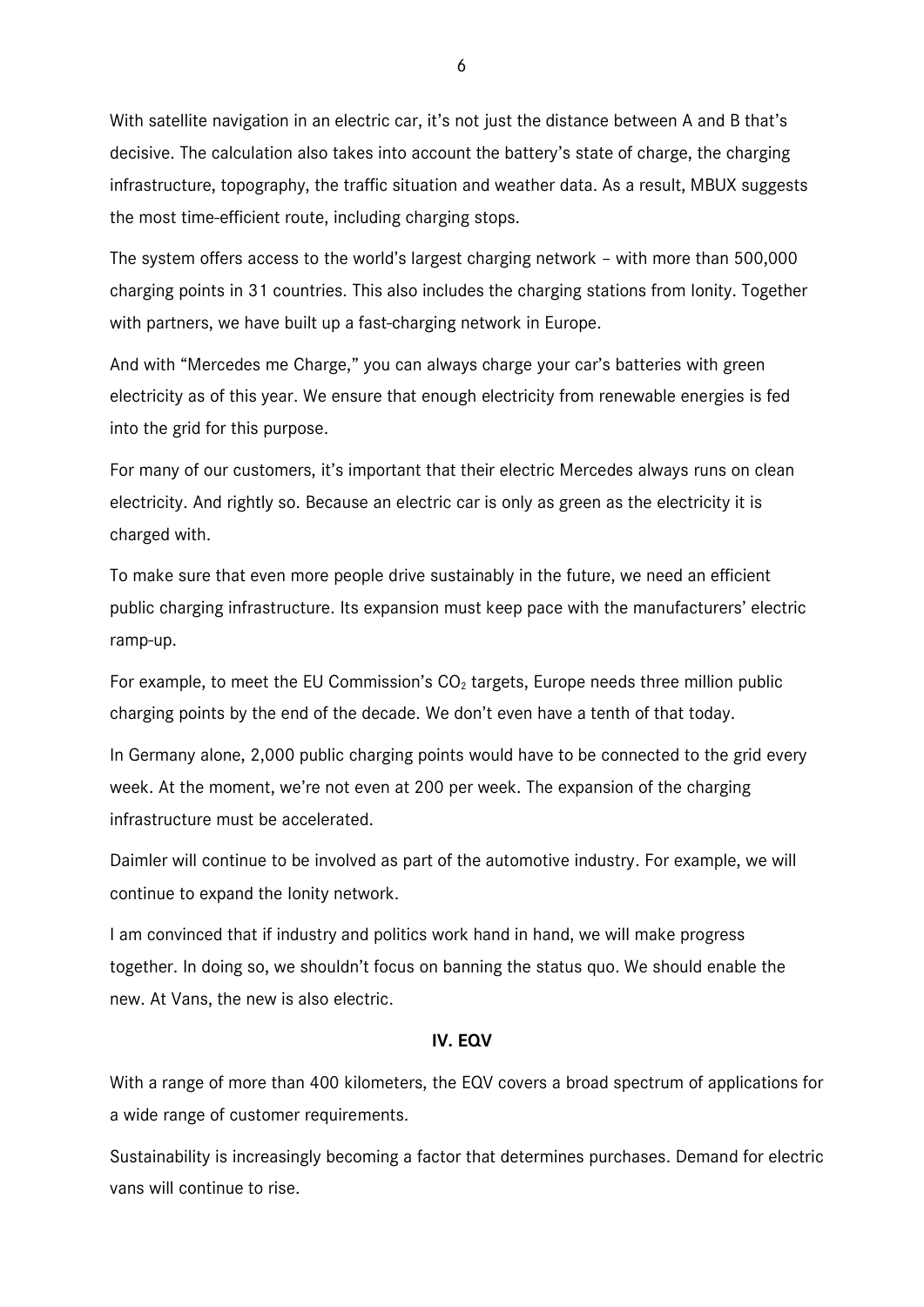Our sales more than tripled in 2020. We are the European market leader for mid-size and large electric vans, each with a market share of more than 40 percent.

And we want to accelerate further. This year, we will present the concept vehicles of the electrified Citan and the T-Class.

By the middle of the decade, the majority of vans for urban delivery services could already be electric. That's why we are focusing our development resources on electric drive systems also in the van sector.

For example, we are investing in our new Electric Versatility Platform – the basis for the next generation of the eSprinter. It will enable us to offer the greatest possible flexibility in the future.

This is primarily ensured by the scalable battery module in the underbody. Depending on the application, a small, medium or large variant is available. In combination with the standardized front and rear electric modules, they allow almost every conceivable body variant.

As with our cars, the focus with vans is clearly on battery-electric drive. Trucks, on the other hand, rely on two all-electric concepts for  $CO<sub>2</sub>$ -neutral operation: batteries and fuel cells.

Let's look at that now.

# **V. Mercedes-Benz eActros**

The eActros repesents the progress we made with battery electric trucks. Series production starts this year. It will have a range of well over 200 kilometers. This makes it especially suitable for heavy distribution transport in cities.

For longer, plannable distances, we will launch the eActros LongHaul with a range of about 500 kilometers. We plan to have it ready for series production in 2024.

For trucks, the following applies: The lighter the load and the shorter the distance, the more that battery technology makes sense. The heavier the load and the longer the distance, the more likely it is that fuel cells will be used.

We intend to put the fuel-cell truck into series production in the second half of this decade.

Last year, we presented the "Concept GenH2 Truck," showing the goals and requirements that we associate with the topic of hydrogen.

We aim to develop a  $CO<sub>2</sub>$ -neutral truck that performs as well as a conventional truck. It should offer a range of 1,000 kilometers and more.

7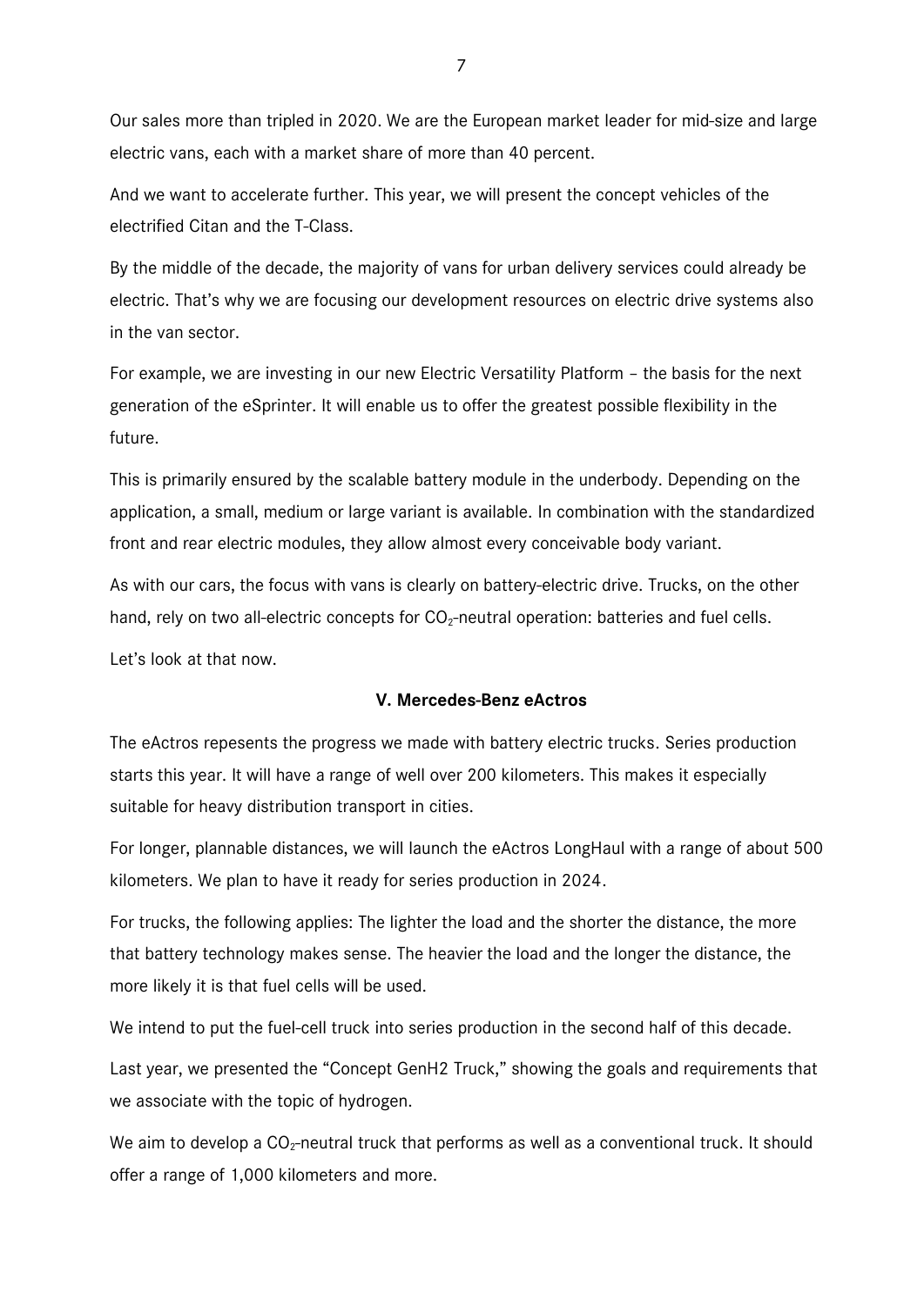We are convinced that we can succeed. But there is another prerequisite for the market success of fuel cells in long-haul trucks: an intelligently developed network of hydrogen filling stations along the main transport routes.

No matter whether with fuel cells or batteries: Our sustainable drive systems are setting standards for trucks.

This also applies to a technology that can save lives: Sideguard Assist.

The order rate for our Sideguard Assist in Germany has already passed 80 percent.

Since mid-March, we have been the world's only truck manufacturer to offer an Active Sideguard Assist. This means that it not only warns drivers of pedestrians' presence during a turning maneuver, it can also initiate automatic braking.

We are confident that we can prevent even more accidents and save lives with the enhanced system.

We also want to make a positive contribution to city life by electrifying our buses.

The eCitaro has been available since the end of 2018. With the eCitaro articulated bus, we now offer another, larger alternative. Both variants can be powered with an innovative solid-state battery.

Many transport companies already have electric city buses from Daimler in operation. And now we'll show you what they look like in action. Start the video, please.

# **Team spirit**

We have now seen five different vehicles. They have one thing in common: cutting edge technology. It's the key to decarbonising and digitalizing the automobile.

However, the transformation of your company is not only a technical challenge; it is also a financial challenge.

This is why it will always involve tough decisions. We will continue to work on our cost structures.

Even in times of a strong cash position, we will spend the money cautiously.

Yes, we are recruiting 3,000 new software engineers. After all, vehicle software is a key component of our strategy. But overall, we must, and we will, also continue reducing our personnel costs.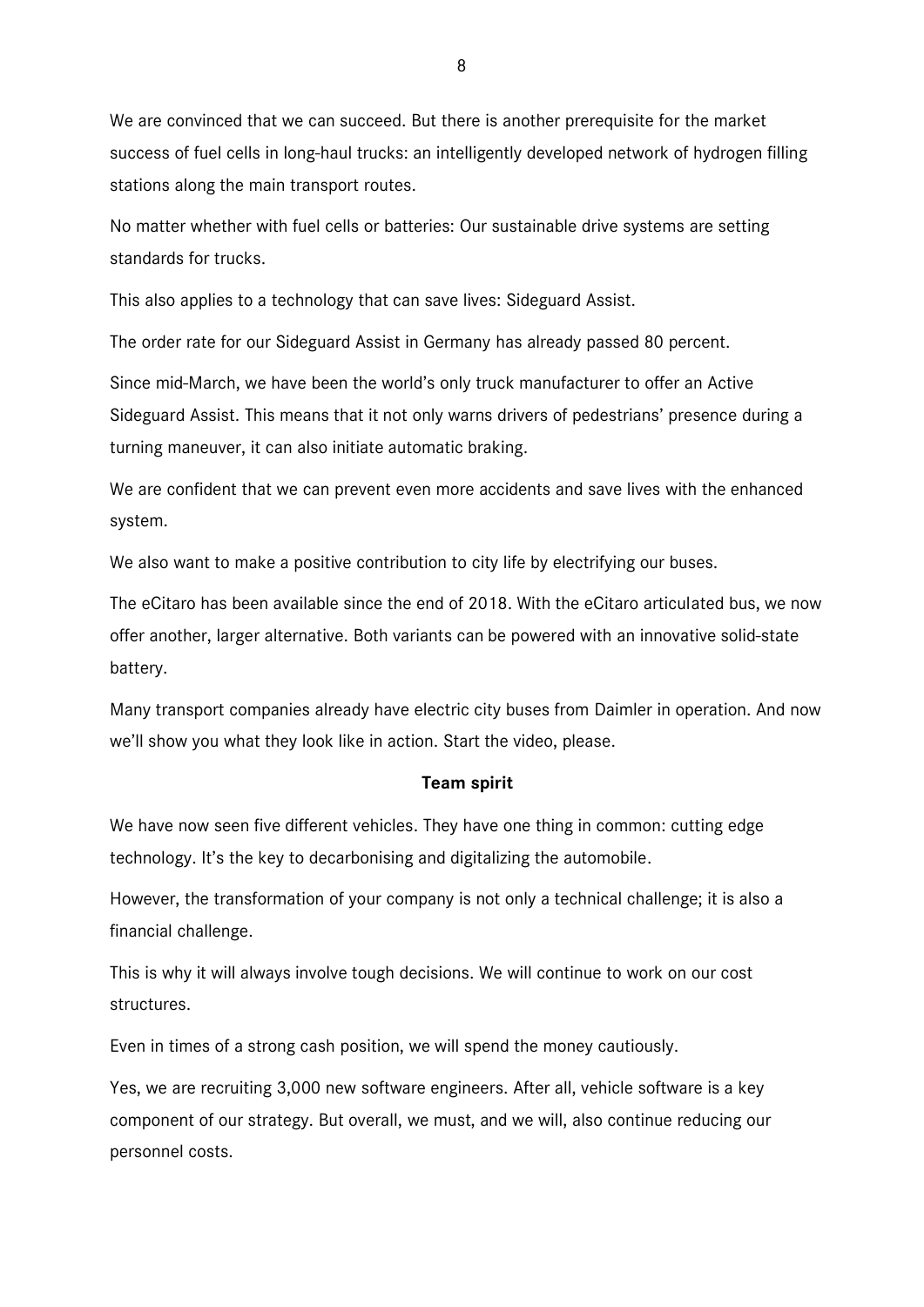We will do this responsibly by focusing on staff fluctuation and fair solutions. For example, with mutually voluntary arrangements and severance payments, as well as attractive conditions for the transition to retirement.

We are aware of the great responsibility we have towards our colleagues. This also applies to the targeted restructuring of our sites.

In the long run, it benefits no one to work in a plant with a great tradition. It is more important to work in plants with a great future.

With this in mind, we have been working with the Works Council just this month to realign two of our oldest sites: Untertürkheim and Berlin-Marienfelde.

At Daimler, we are driven by togetherness and confidence. And we are convinced of our team. It has everything we need for the challenges ahead: ambition, competence and innovative strength.

Someone who stands for these values like no other is Manfred Bischoff. This is the fourteenth time he has chaired our Annual Meeting; always with an impressive calm, balance, seriousness and a touch of humor. And he always has an open ear for you, our shareholders.

It is fair to say that he has left his mark on a piece of German industrial history.

My dear Manfred, you said in your speech: "This company is extremely well positioned for the future." That is largely thanks to you!

For everything you have done for the three-pointed star over the past 45 years: Thank you! And I say this to you on behalf of all my colleagues.

If we had convened with the shareholders in person today, there would surely be a standing ovation for you now. Manfred, we will miss you.

Dr. Bernd Pischetsrieder is an excellent successor. My dear Bernd, I wish you all the best and much success for this task. I am very much looking forward to working with you.

As I said at the beginning, we are now creating the conditions for a successful future. That's not just a sentence, but an attitude. Our driving force is an inner restlessness for what comes next.

A colleague recently wrote to me about this on LinkedIn. It was about the proportion of women in management positions. The colleague is not yet satisfied with what we have achieved in this area. And she is right.